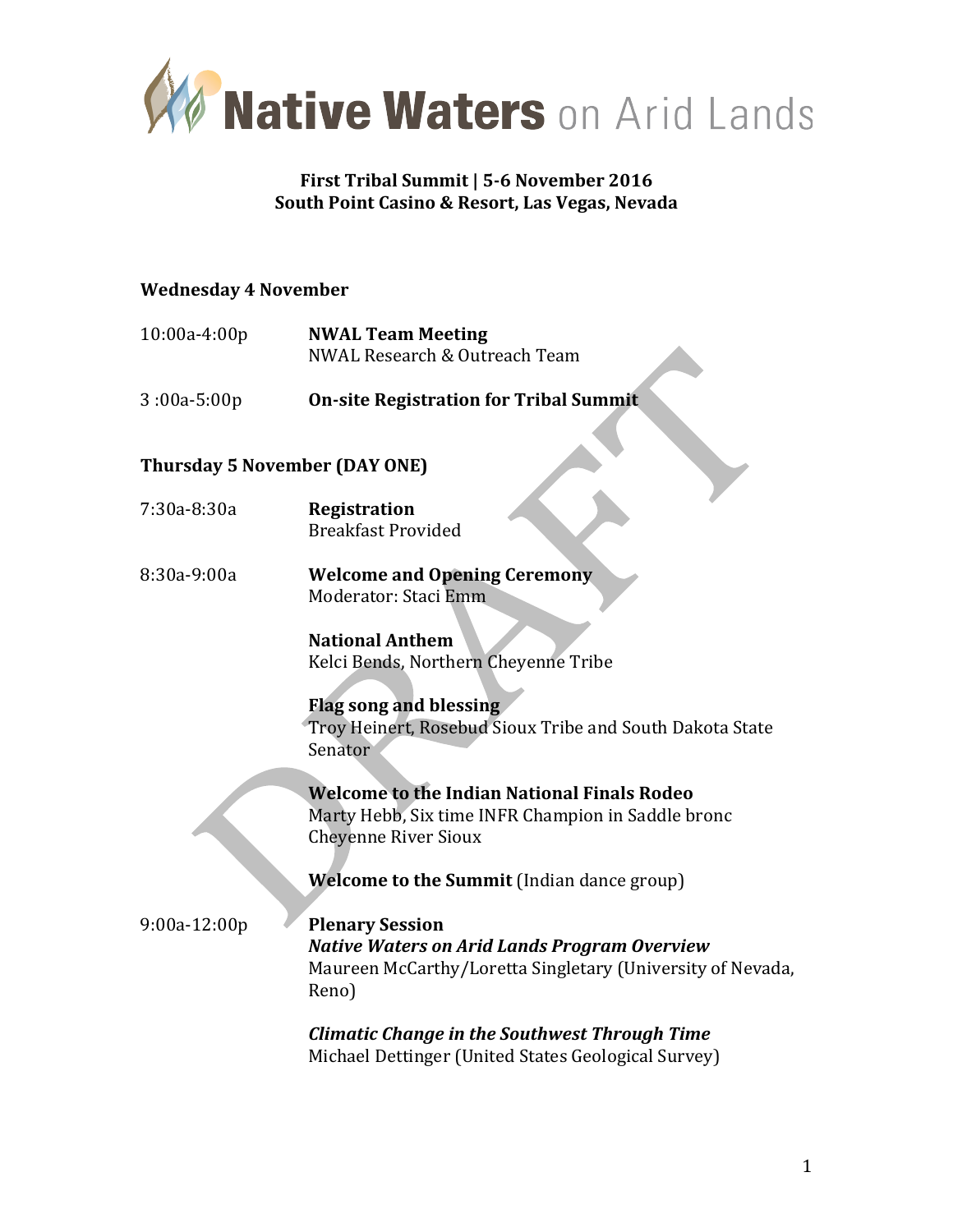

*Tribal Water Policy and Winters' Doctrine* Mason Morisset, JD (Morisset, Scholosser, Jozwiak & Sommerville Attorneys at Law, Seattle, Washington)

## *Indian Land Tenure* **and Water Rights**

Chris Stainbrook (President, Indian Land Tenure Foundation, Little Canada, Minnesota)

#### **Discussion of breakout session format/goals** Loretta Singletary (UNR)

12:00p-1:30p **Lunch Provided Speaker: Water Policy Council and Water Quality in** *Arizona* Brian Bennon (Tribal Water Systems Program Manager, Inter-Tribal Council of Arizona)

## 1:30-4:30p **Concurrent Breakout Sessions (includes 30 min break)**

**Session 1: Climate Adaptation Plans & Actions** (Facilitator: Virgil Dupuis; Recorder: Meghan Collins) – Discussion of what has worked/or not and why for tribes developing climate adaptation or water resource plans.

- $\circ$  Tohono O'odham Representative (Invited)
- o Mike Durglo (Confederated Salish & Kootenai Tribes)
- $\circ$  Karletta Chief (University of Arizona)
- o Tony Berthelote (Confederated Salish & Kootenai Tribes)

**Session 2: Agricultural Production Economics (Facilitator:** Trent Teegerstrom; Recorder: Carol Bishop) – Discussion of successes, challenges, barriers, and solutions for sustaining and expanding economically viable agricultural production)

- $\circ$  Tiffany Horne (Irrigation District 5, Gila River Indian Community Farm)
- $\circ$  Miguel Gonzales (Farm Manager, Colorado River Indian Tribes (CRIT) Farms)
- o Steve Coester (Farm Manager, Ak-Chin Indian Community Farm)

**5** p.m. **Adjourn Meeting**